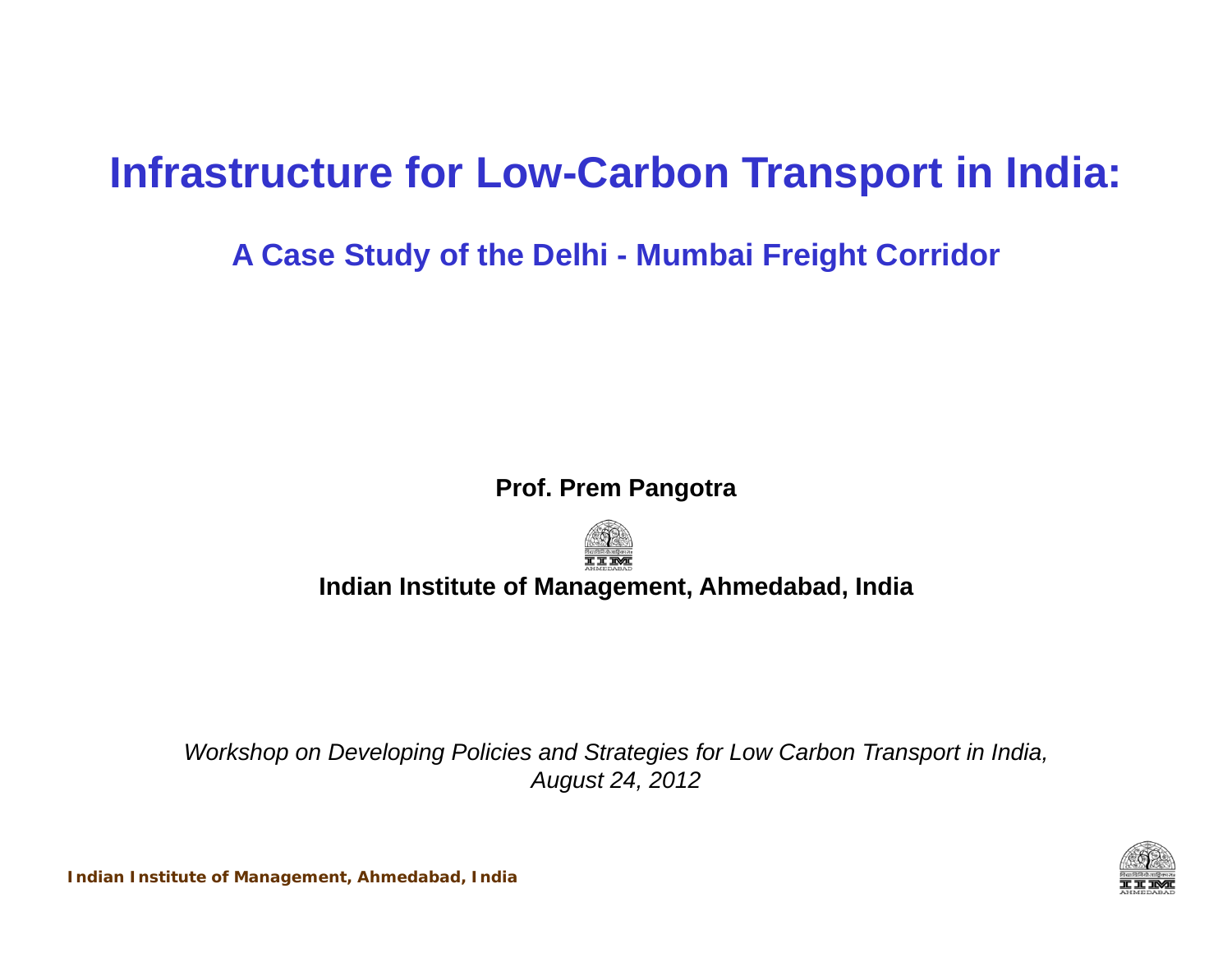### **Infrastructure for Low-Carbon Transport**

- Transport and development have <sup>a</sup> symbiotic relationship. A robust development strategy needs strong transport infrastructure, and conversely, investments in transport infrastructure are key determinants of development outcomes.
- The proposed dedicated rail freight corridors would greatly strengthen the transport infrastructure, but the development outcomes would be largely determined by the regional development strategy as well as energy and environment policies.
- Low-carbon transport infrastructure decisions have to be aligned with low-carbon sustainable development actions on several fronts in order to maximize social welfare gains.
- This case study takes <sup>a</sup> long-term perspective of infrastructure development while recognizing that implementation horizon of specific projects has to be short-term.

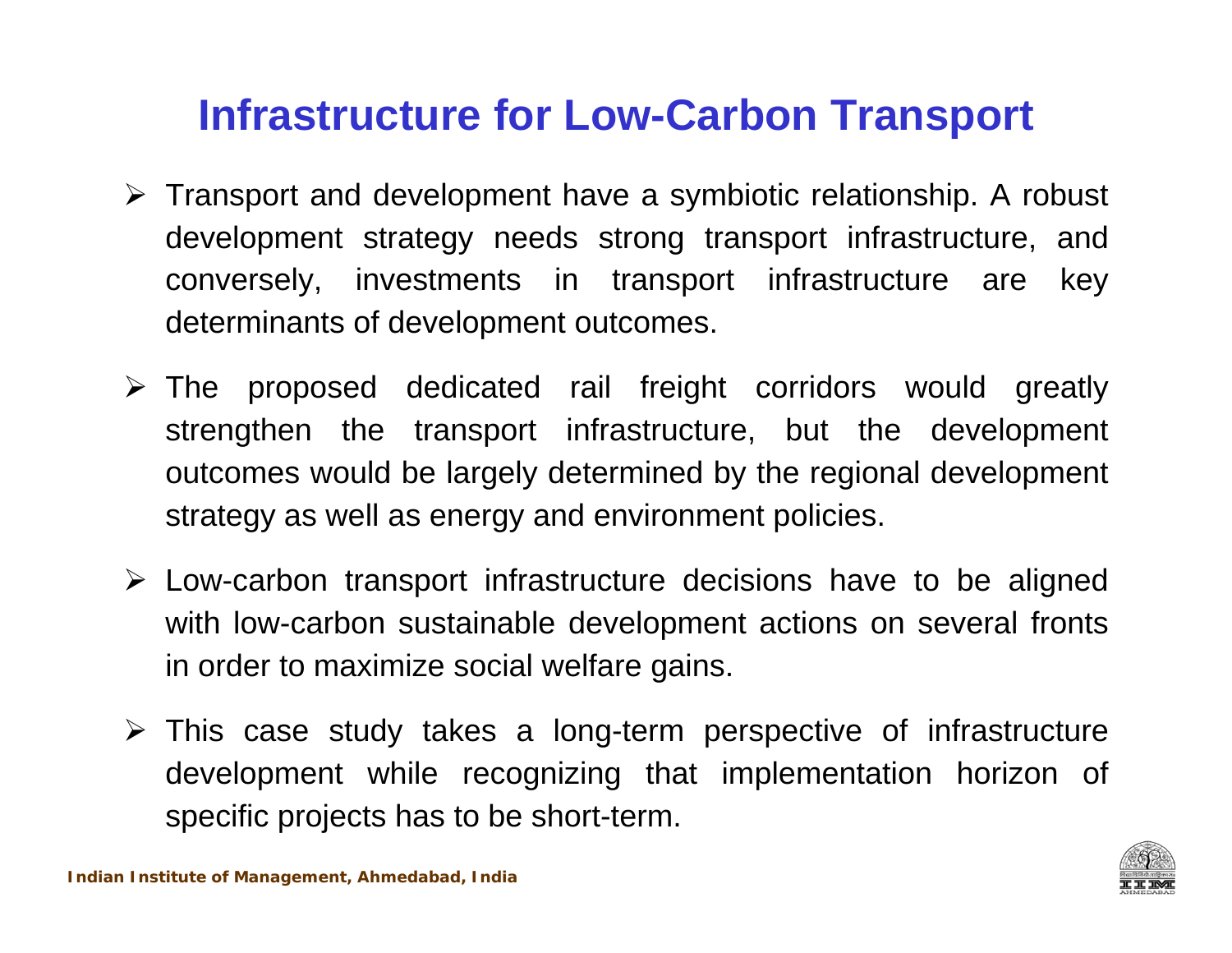## **Proposed Dedicated Freight Corridors**

- $\triangleright$  In 2006, the Ministry of Railways adopted a long-term strategic plan to develop six high capacity, high speed dedicated freight corridors along the "golden quadrilateral" and its diagonals.
- The Dedicated Freight Corridor Corporation of India Limited (DFCCIL) was established for construction, operation and maintenance of the proposed dedicated freight corridors.
- The Eastern Dedicated Freight Corridor (1839 km) and the Western Corridor (1483 km) are being implemented by DFCCIL. Both corridors will be commissioned by 2016-17.
- The two corridors on completion would cost about Rs. 80,000 crore in 2016-2017. Funding is through combination of debt from bilateral/multilateral agencies, equity from Ministry of Railways and Public Private Partnerships.

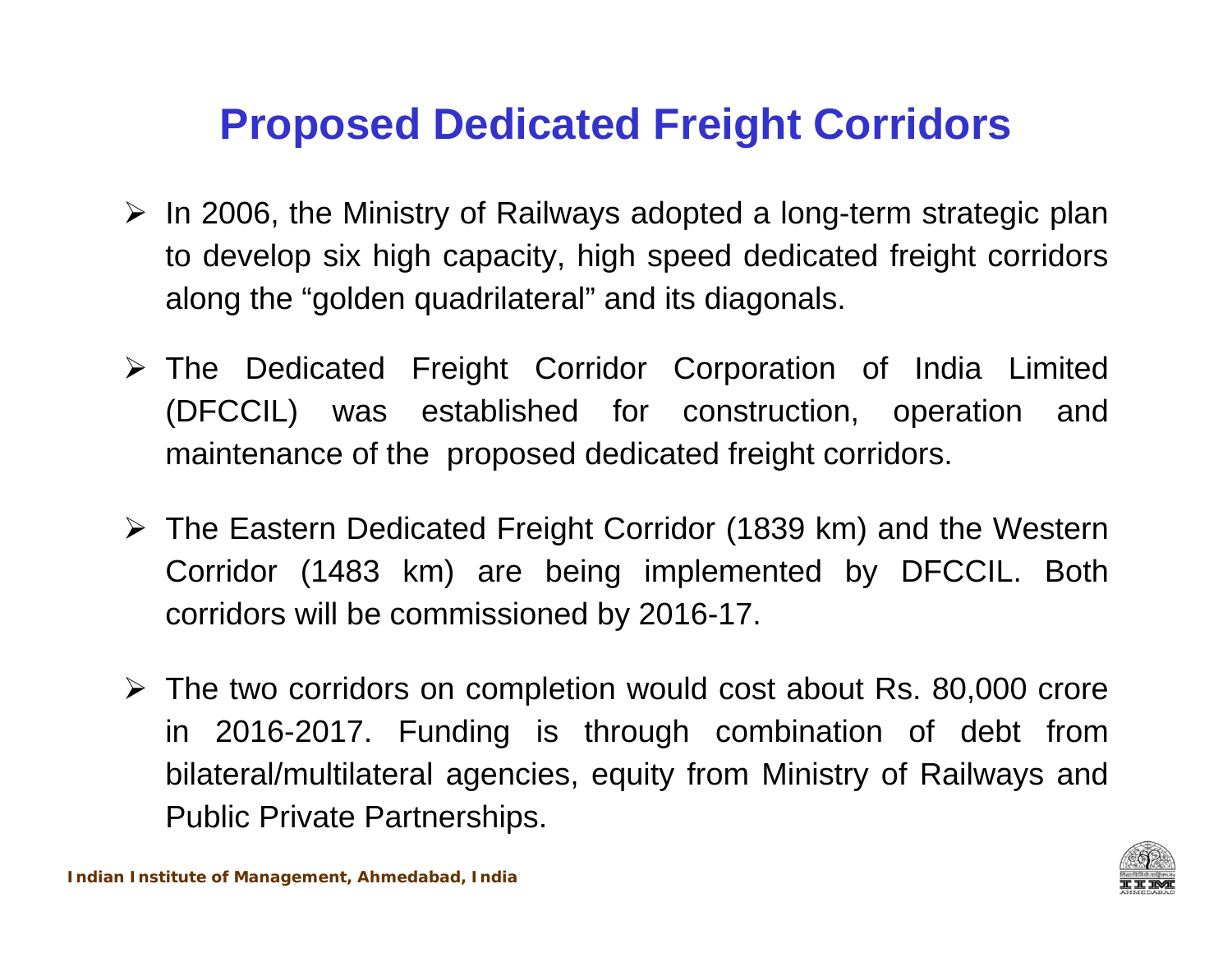### **Proposed Dedicated Freight Corridors**





**Indian Institute of Management, Ahmedabad, India**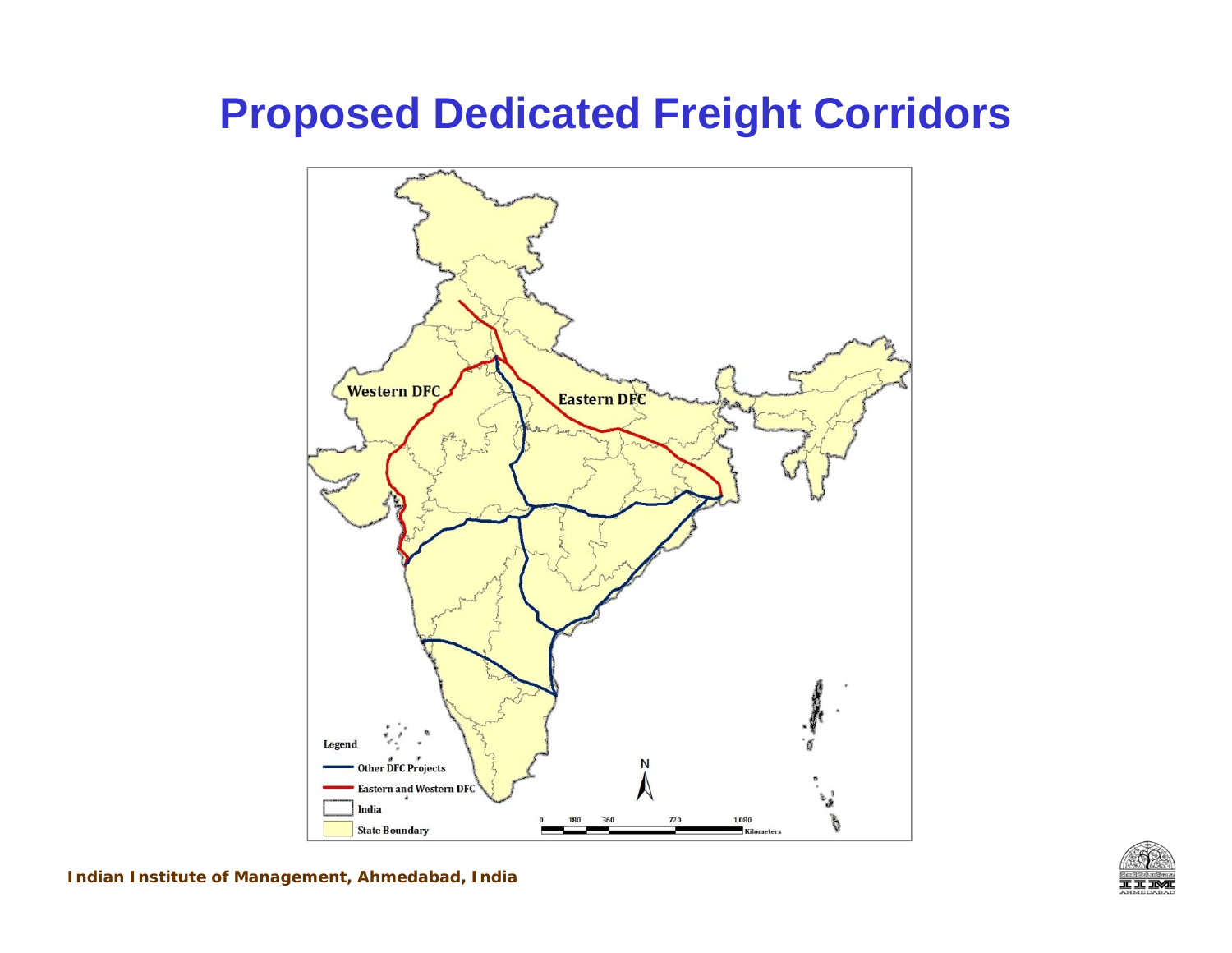# **Design Features of DFC**



*Currently, it takes a freight train about 50 hours to cover the 1400 km Delhi to Mumbai stretch. Once the freight corridor is commissioned, it would take 17 hours to travel the same distance*

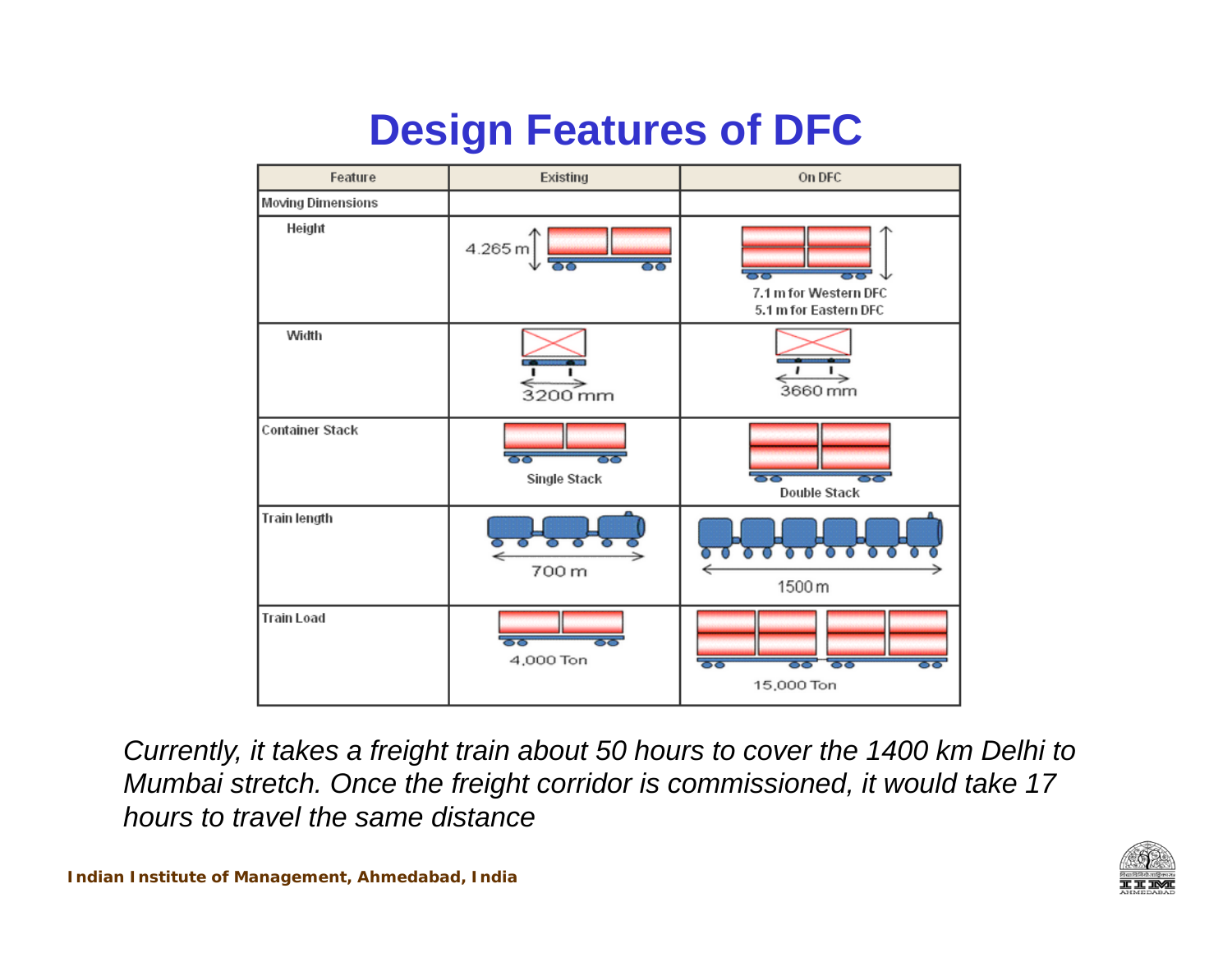## **The Delhi-Mumbai Dedicated Freight Corridor**

- $\triangleright$  One of the largest transport infrastructure projects being implemented in India
- Would increase the relative share of rail in the freight transport sector
- $\triangleright$  Capacity of the existing rail network is saturated on most of the trunk routes and the road network is also highly congested
- More energy efficient, environment-friendly and less carbonintensive mode of transport
- Crucial role in sustaining national economic growth and inducing regional economic development

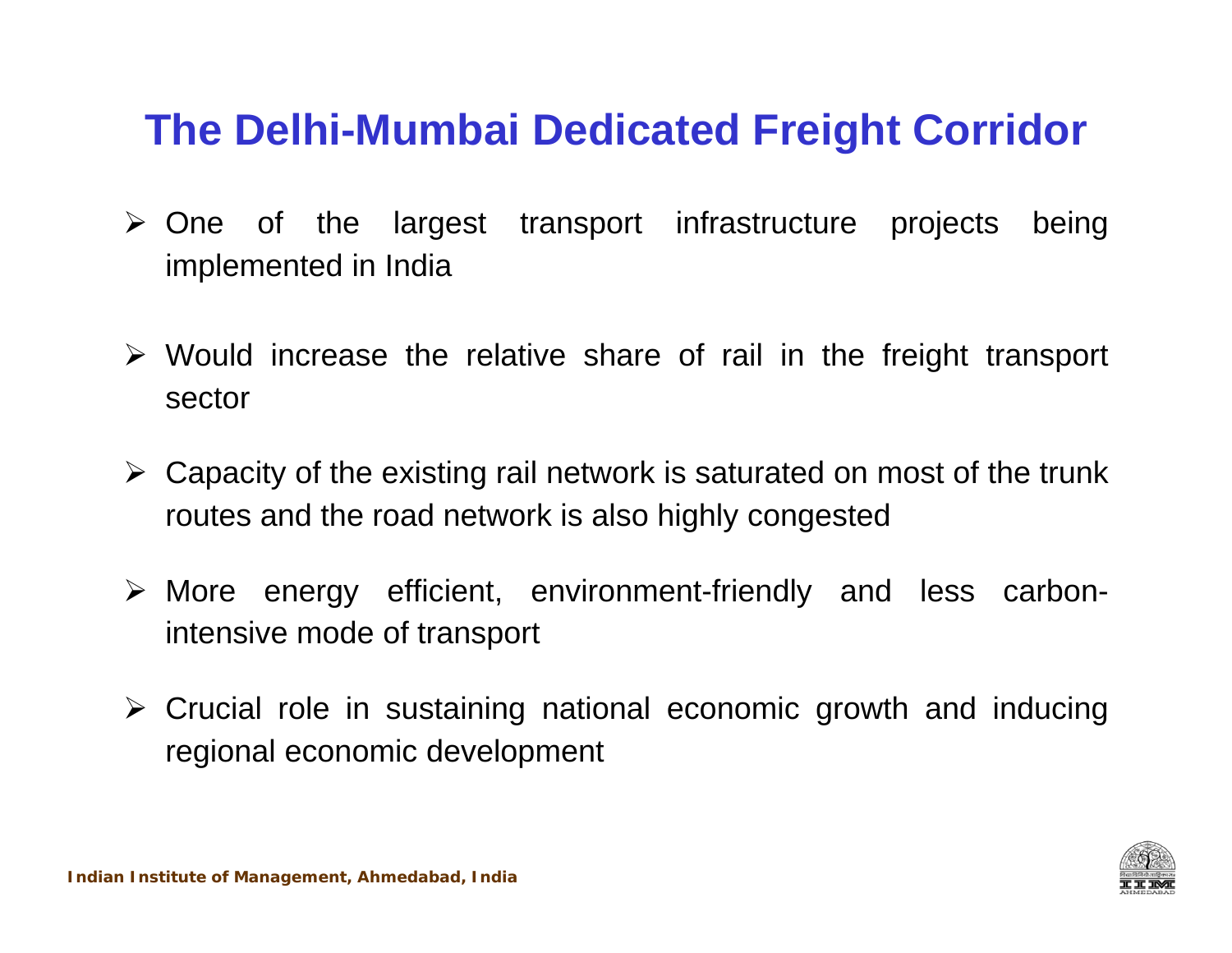## **Case Study of the Delhi-Mumbai DFC**

 $\triangleright$  Premise

- Large infrastructure projects, such as the proposed DFC, are critical drivers of the national economy and have major implications for achieving low-carbon development goals.
- $\triangleright$  Purpose
	- $\bullet$  To provide a framework for long-term assessment of CO $_2$ emission reduction from transport infrastructure projects like the proposed Delhi-Mumbai DFC.
	- To examine the implications of the proposed DFC project for achieving the twin goals of sustainable development and lowcarbon growth.
- $\triangleright$  Scope
	- •Focus on  $CO<sub>2</sub>$  emissions (during operations phase of the project)
	- $\bullet$ Focus on long-term assessment ( and macro transitions)

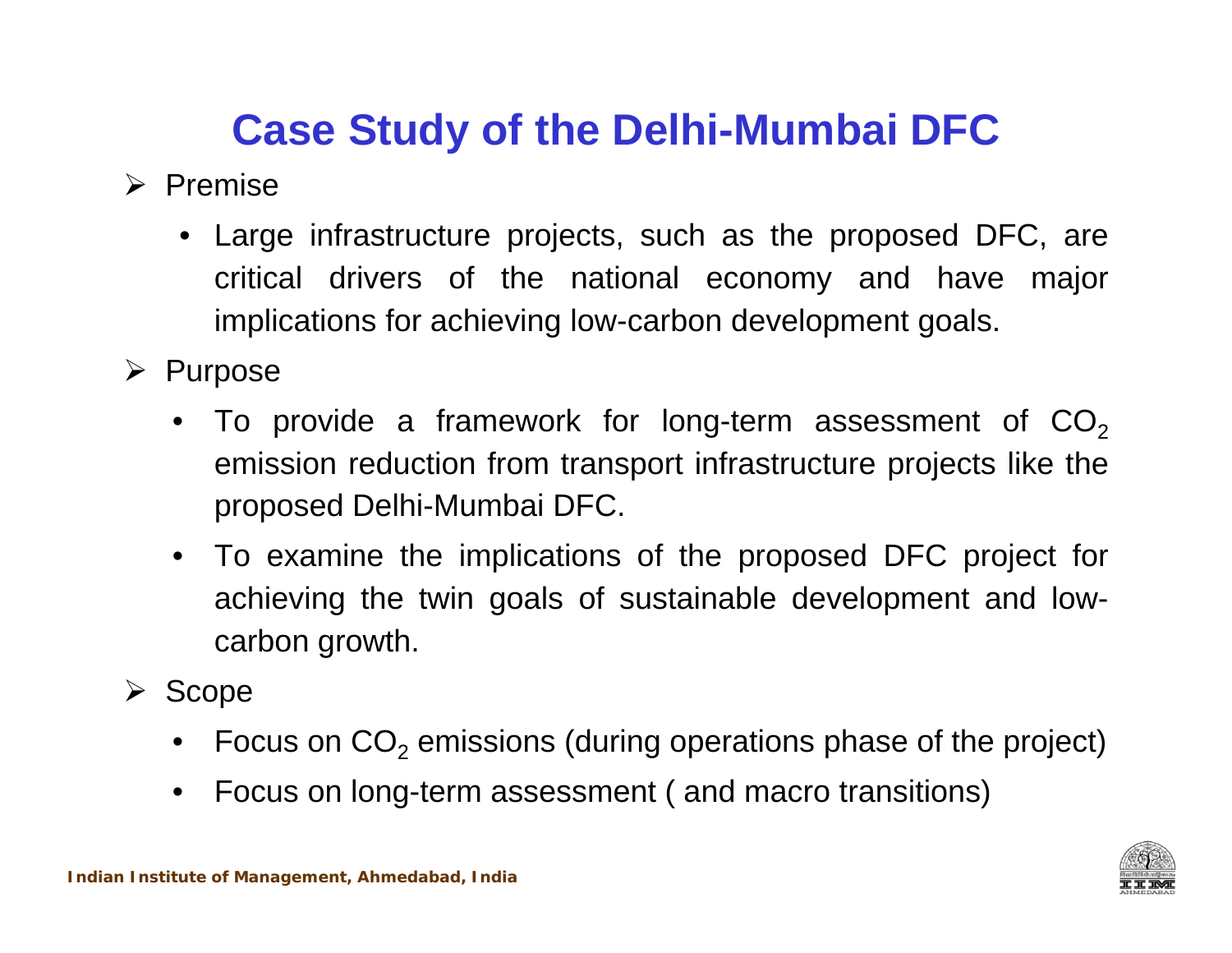## **Approach and Methodology**

- $\triangleright$  The study provides long-term assessment of CO<sub>2</sub> emissions during the operations phase of the project over <sup>a</sup> 30-year time period
- Two business-as-usual (BAU) scenarios based on continuation of current trends of freight movement, technologies and energy mix at the national level
- Third scenario based on <sup>a</sup> low-carbon (LC) pathway at the national level, supported by a carbon tax, aimed at achieving the global  $\mathsf{CO}_{2}$ stabilization target (corresponding to 2°C global average temperature rise until the year 2100)
- $\triangleright$  Key steps in the study methodology:
	- $\bullet$ Alternative scenarios
	- Future traffic projections
	- $\bullet$ Projections of future energy demand
	- $\bullet$   $\;\;$  CO $_2$  emission factors (Integrated Energy-Economy model for India IIMA)
	- $\bullet$ Estimated future  $\mathsf{CO}_2$  emissions

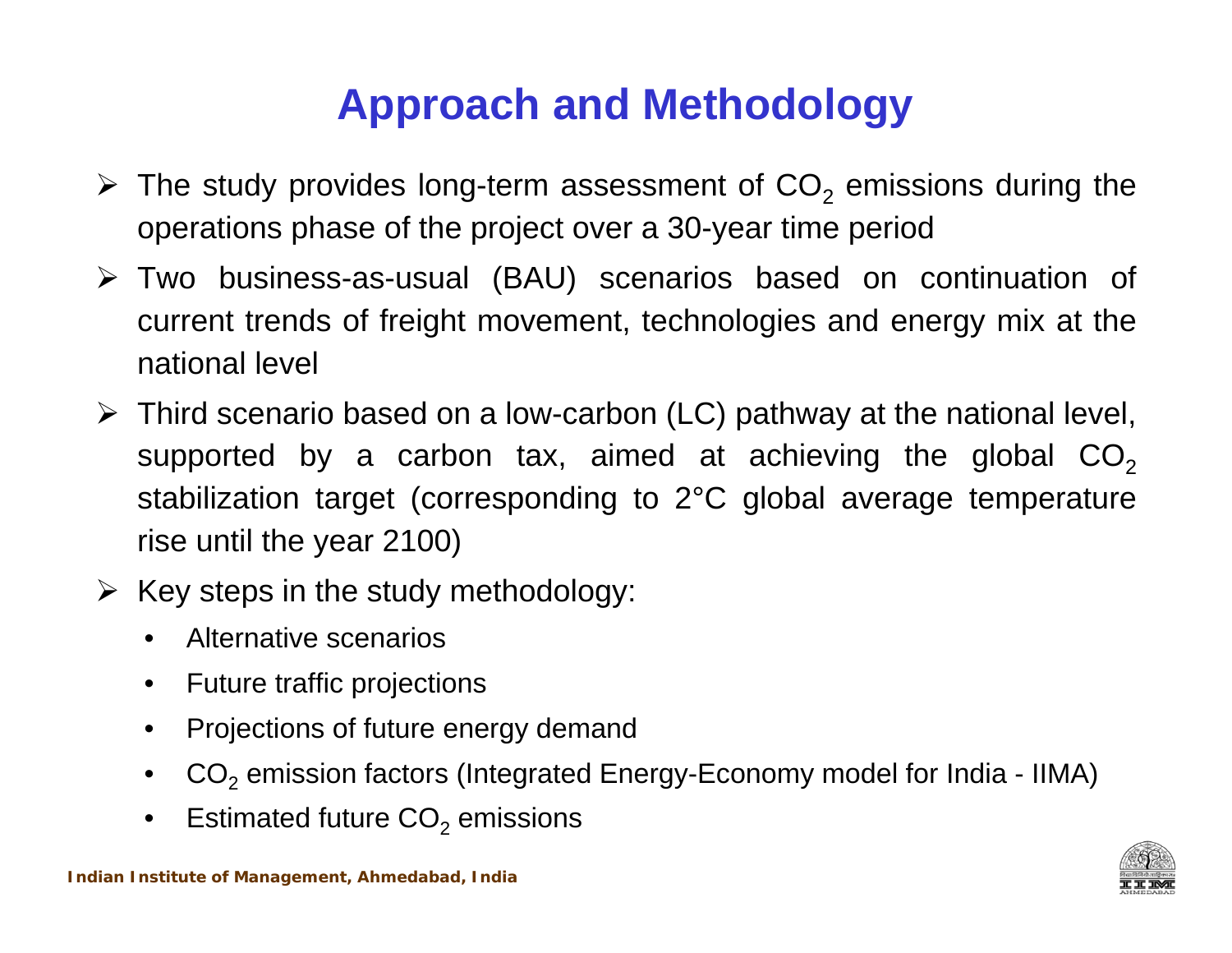- **≻** Scenario 1: BAU (Without DFC)
	- In the absence of the DFC, freight traffic would be transported on the existing rail network shared with passenger traffic. At the macro level, current trends (demand for freight movement, modal split, electrification, and changes in the energy mix) would continue.
- $\triangleright$  Scenario 2: BAU (With DFC)
	- Most of the freight traffic would shift to the DFC. Current trends at the macro level would continue (as in Scenario 1). Additional supply-side interventions for greater operational and energy efficiency.
- $\triangleright$  Scenario 3: LCT (With DFC)
	- A conventional low-carbon path at the national level to achieve the global CO $_2$  stabilization target. Policy instruments, such as a carbon tax, to achieve the CO $_{\textrm{\tiny{2}}}$ reduction target and additional interventions at the project level to improve energy efficiency and energy intensity.

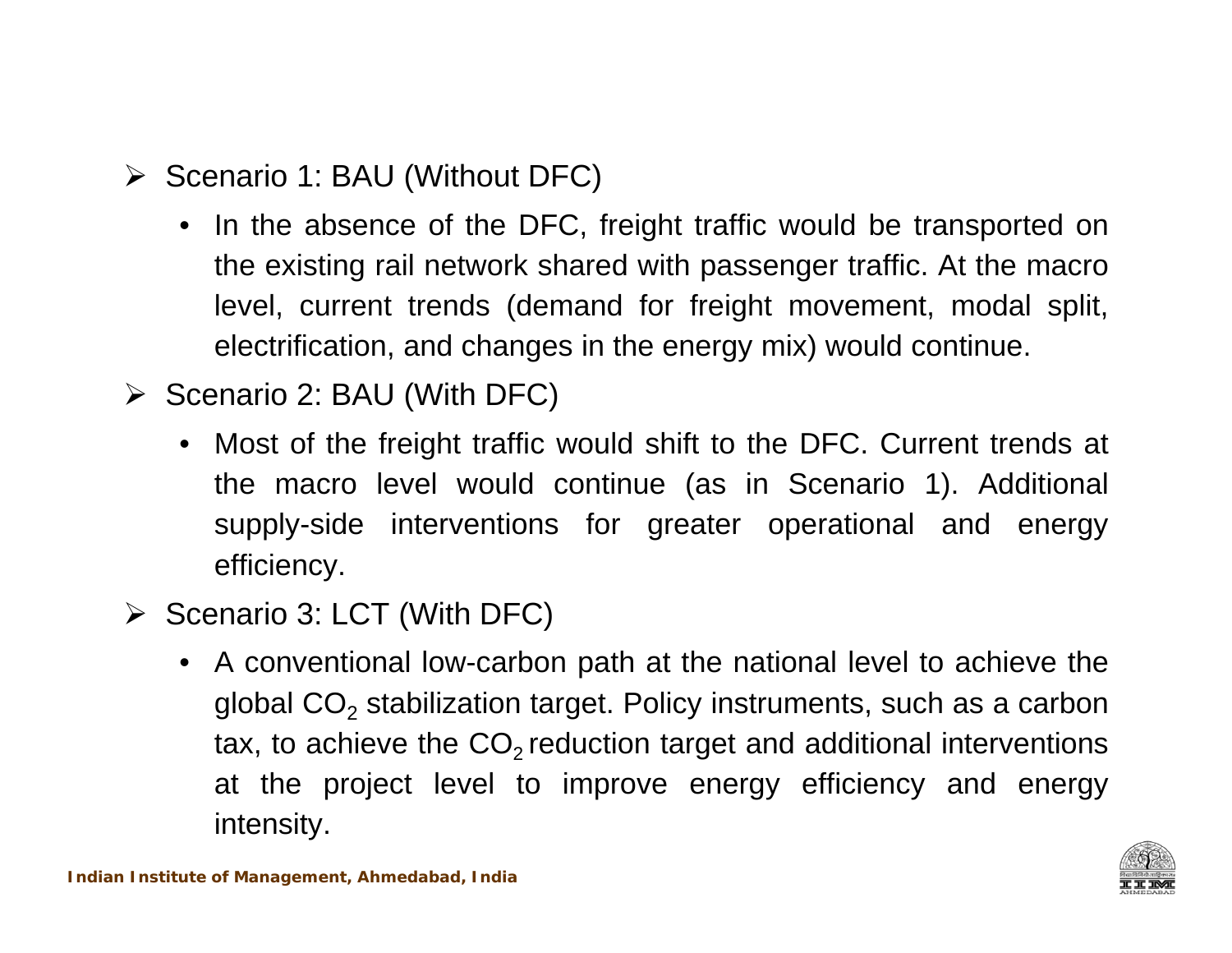#### **Annual GHG Emissions from Freight Movement** (Million tCO2)

| <b>Scenario</b>          | 2016 | 2021 | 2026 | 2031 | 2036 | 2041  | 2046  | <b>Cumulative</b><br>$(2016 - 2046)$ |
|--------------------------|------|------|------|------|------|-------|-------|--------------------------------------|
| <b>BAU (With DFC)</b>    | 0.88 | 1.28 | 1.58 | 1.72 | 1.85 | 2.05  | 2.33  | 51.9                                 |
| <b>BAU (Without DFC)</b> | 2.45 | 4.18 | 5.69 | 7.03 | 8.55 | 10.36 | 12.32 | 222.4                                |
| LC (With DFC)            | 0.76 | 0.92 | 0.83 | 0.53 | 0.43 | 0.36  | 0.28  | 18.4                                 |

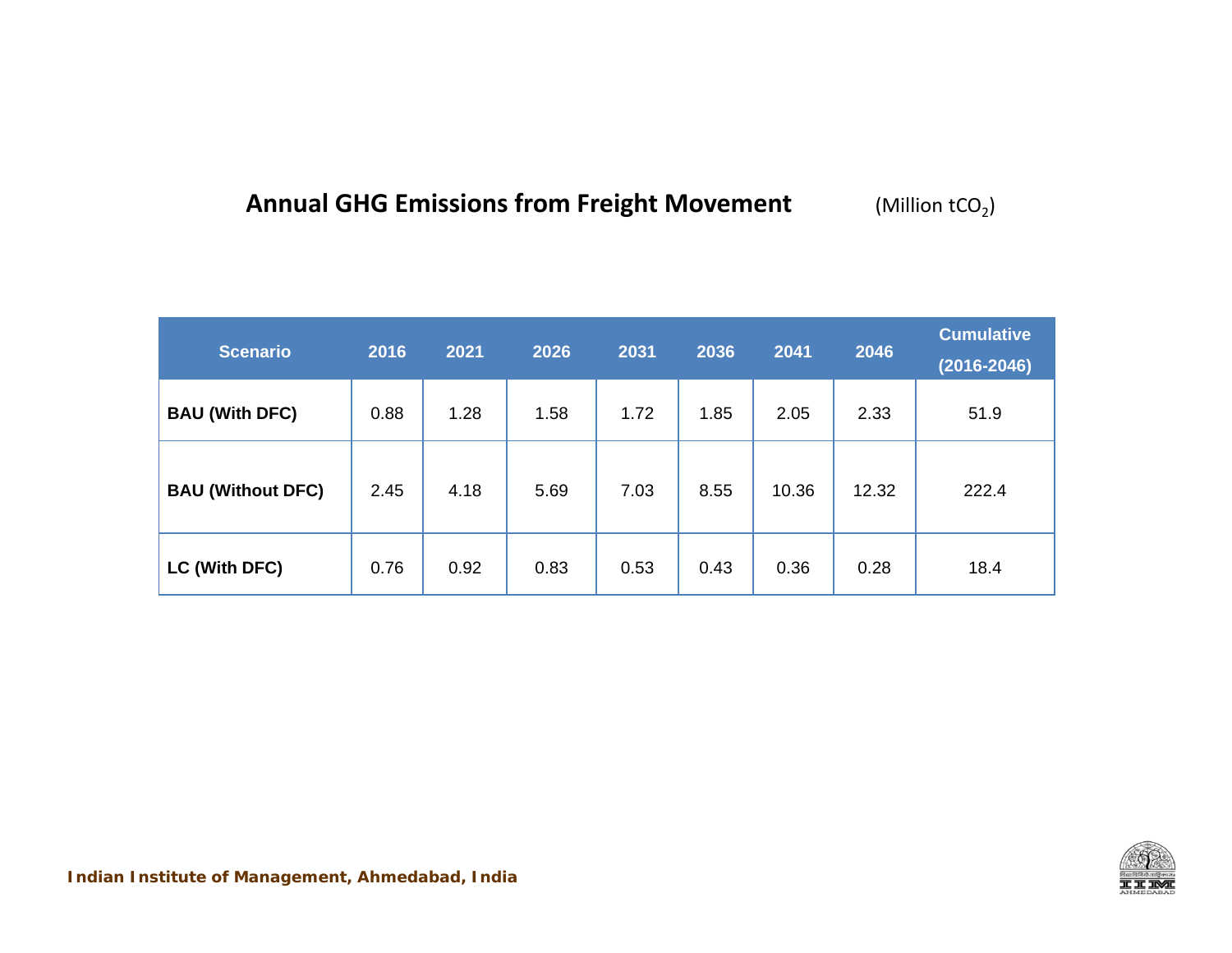#### **Annual GHG Emissions from Freight Movement** (Million tCO2)



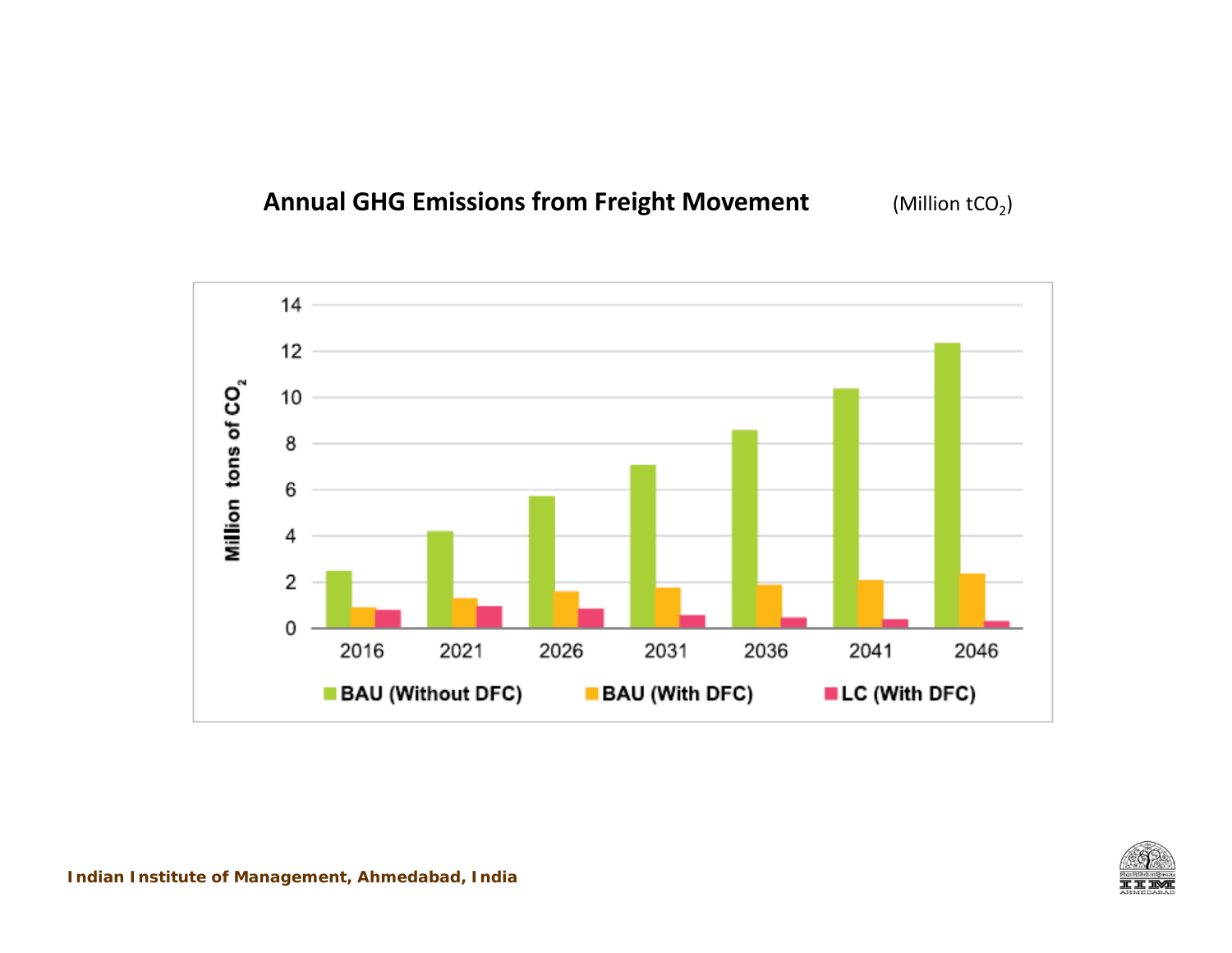### **Reduction in Cumulative CO 2 emissions (2016‐2046)**



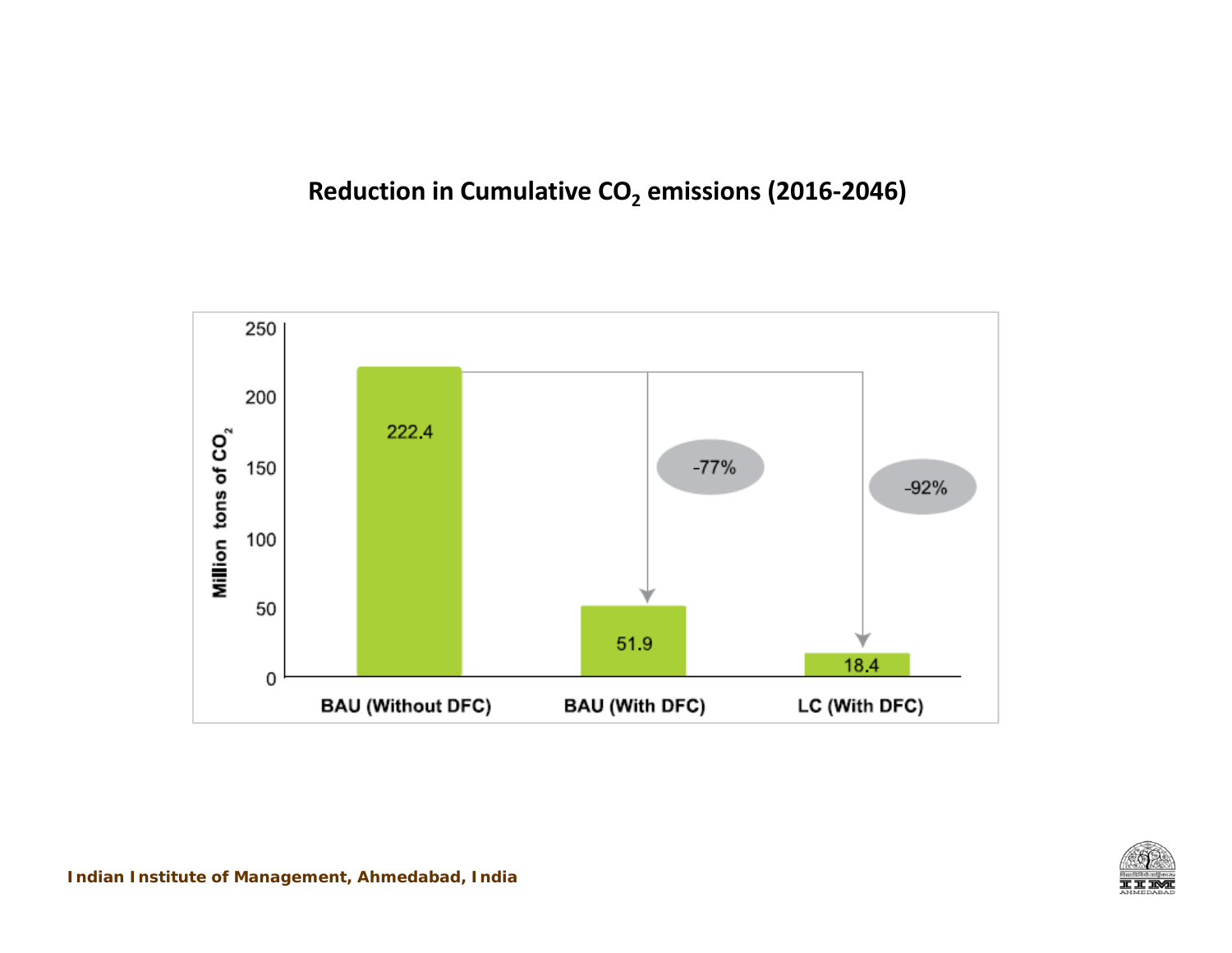### **Potential for CO 2 Emission Reduction from the Western DFC**

| <b>Scenarios</b>         | Annual CO<br>emissions<br>in 2016-17<br>(Million<br>tons) | <b>Annual CO</b><br>emissions<br>in 2046-47<br>(Million<br>tons) | <b>Reduction in</b><br>cumulative<br>CO, emissions,<br>2016-2046<br>(Million tons) | <b>Notional value</b><br>of reduction<br>in cumulative<br>CO <sub>2</sub> emissions <sup>*</sup><br>(Billion Rs.) |
|--------------------------|-----------------------------------------------------------|------------------------------------------------------------------|------------------------------------------------------------------------------------|-------------------------------------------------------------------------------------------------------------------|
| <b>BAU (Without DFC)</b> | 2.45                                                      | 12.32                                                            |                                                                                    |                                                                                                                   |
| BAU (With DFC)           | 0.88                                                      | 2.33                                                             | 170.5                                                                              | 46.37                                                                                                             |
| LC (With DFC)            | 0.76                                                      | 0.28                                                             | 204                                                                                | 55.48                                                                                                             |

\* Price of carbon is assumed to be  $\epsilon$ 4 per ton (approximate prevailing price in 2012) and the currency conversion rate is taken as Rs. 68/€ (as of March 30, 2012).

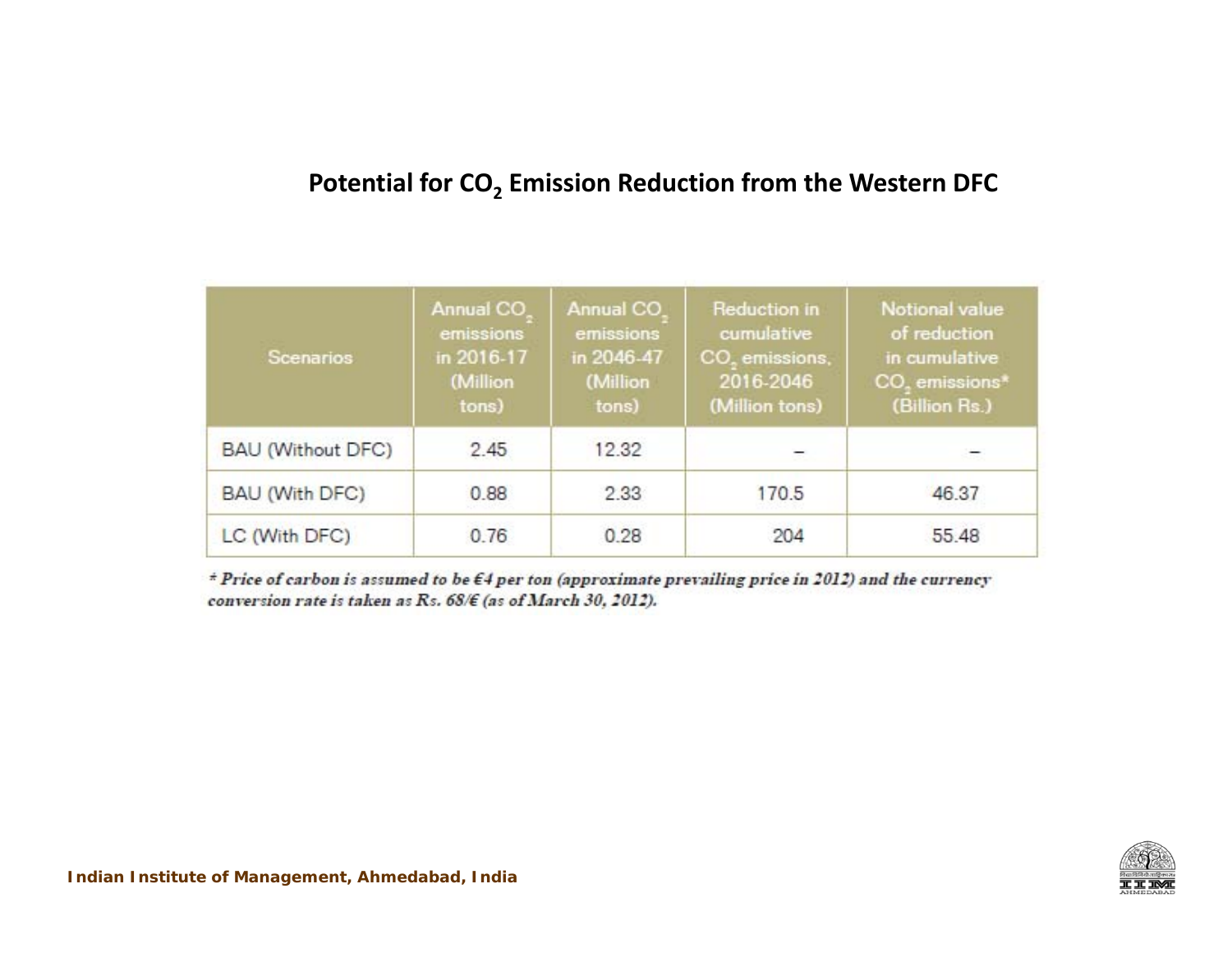# **Key Findings**

- $\triangleright$  By 2046-47, the Western DFC project would reduce annual CO<sub>2</sub> emissions by nearly 81% under the business-as-usual scenario and by 97% under the low-carbon scenario compared to the level of emissions in the absence of the DFC
- Compared to the BAU (Without DFC) scenario, cumulative emissions are expected to reduce by 77% under BAU (With DFC) and by 92% under the LC (With DFC) scenario
- $\triangleright$  The maximum cumulative reduction expected from the six proposed DFCs, over the 30-year period, is 1168 million tons of CO<sub>2</sub>. This could be used to leverage substantial climate financing
- Thus, there are significant direct benefits (in terms of reduction of  $\mathsf{CO}_2$  emissions and energy savings) of the proposed  $\mathsf{DFCs}\text{, making}$ these <sup>a</sup> sustainable transport solution

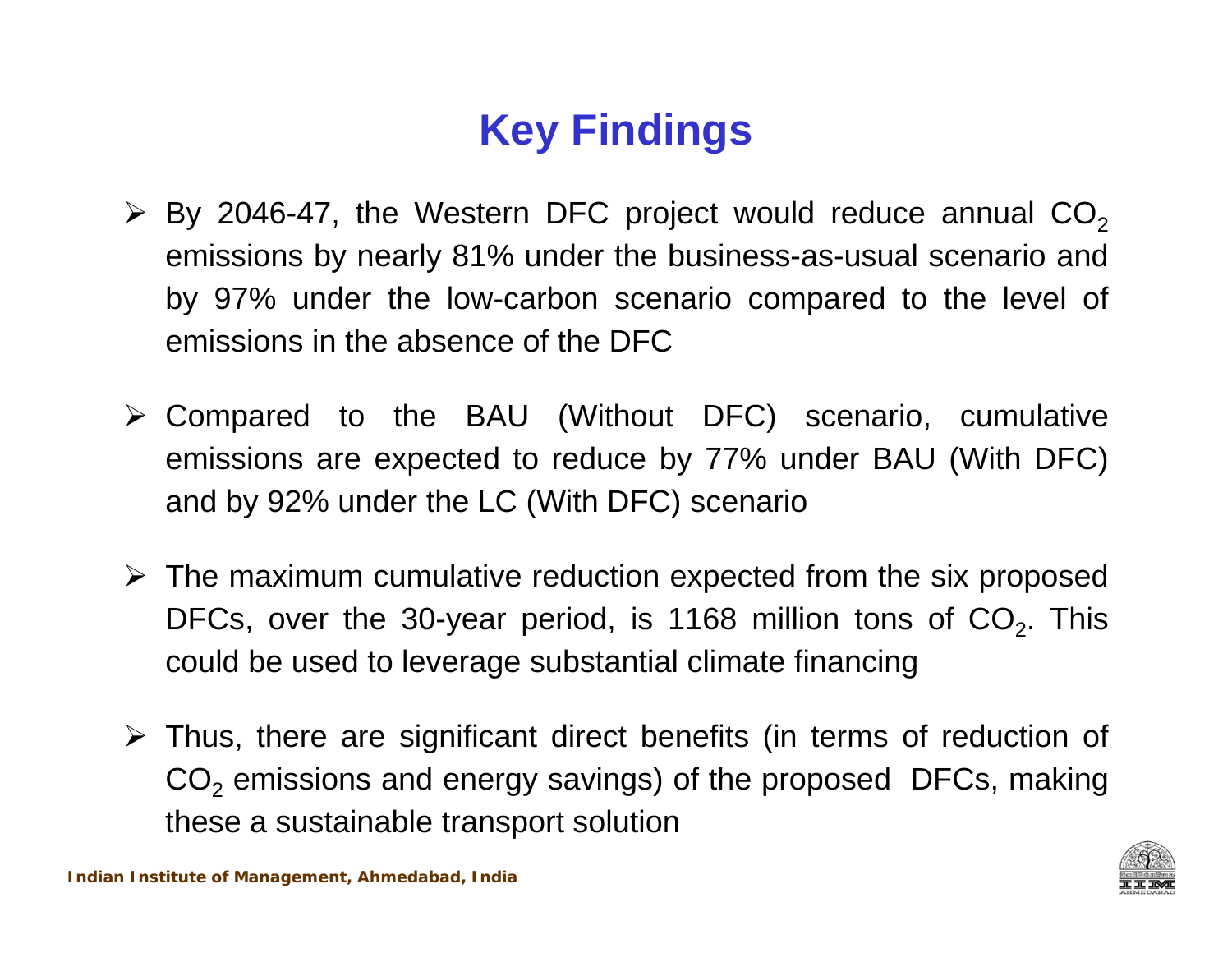## **Decomposition analysis**



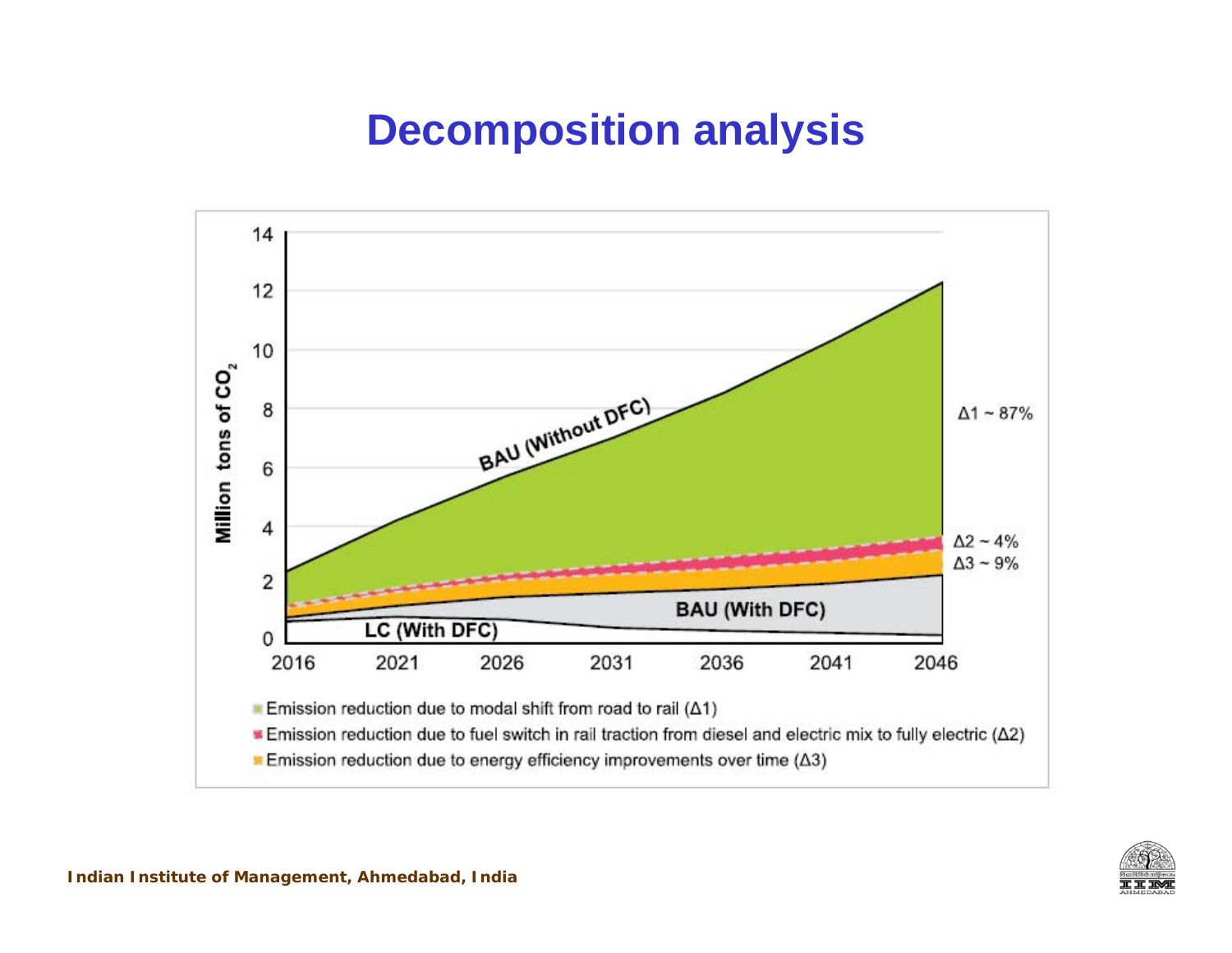## **Delhi Mumbai Industrial Corridor (DMIC)**

- After the Western DFC was sanctioned, the Government of India announced plans to develop an industrial corridor on both sides of the DFC alignment
- $\triangleright$  This was seen as an opportunity to attract investments in the surrounding region and induce regional economic development
- $\triangleright$  In 2008, the DMICDC was established as the project development agency to undertake development of the Delhi-Mumbai Industrial Corridor
- The main stakeholders of the DMICDC are the Department of Industrial Policy and Promotion, LIC and HUDCO
- This mega project, costing US \$90 billion, is being implemented with financial and technical aid from the Government of Japan

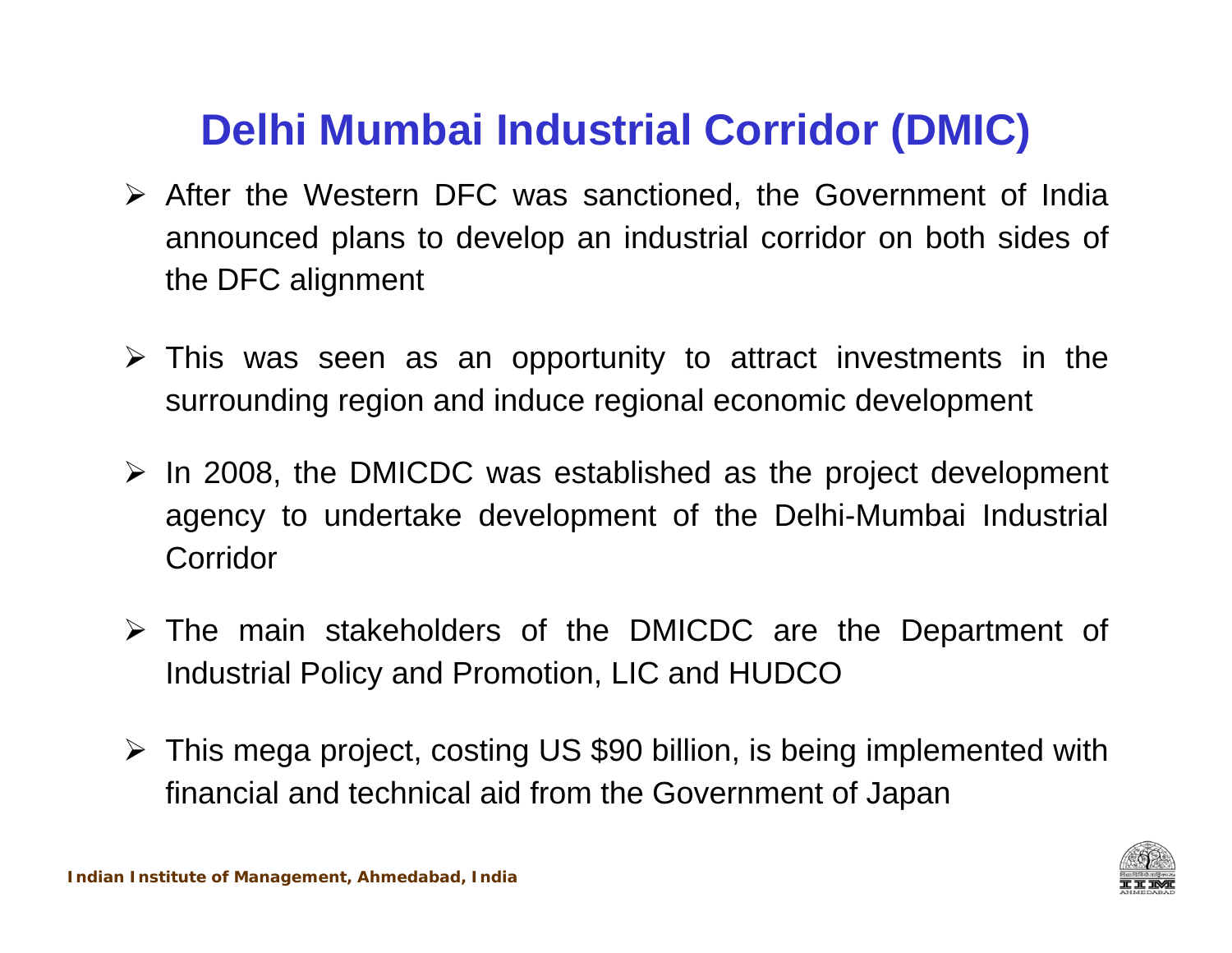- The DMIC strategy is to develop high impact development nodes for which 24 market-oriented centres have been identified.
- $\triangleright$  Industrial and physical infrastructure at each node with connectivity to the DFC, regional ports and hinterland markets.
- Seven eco-friendly cities to serve as models for sustainable urban development.
- $\triangleright$  The plans for eco-cities would emphasize energy efficiency, resource conservation, waste efficiency, waste management and sustainable transport.
- $\triangleright$  Crucial rail and road links to ports, airports and the DFC.

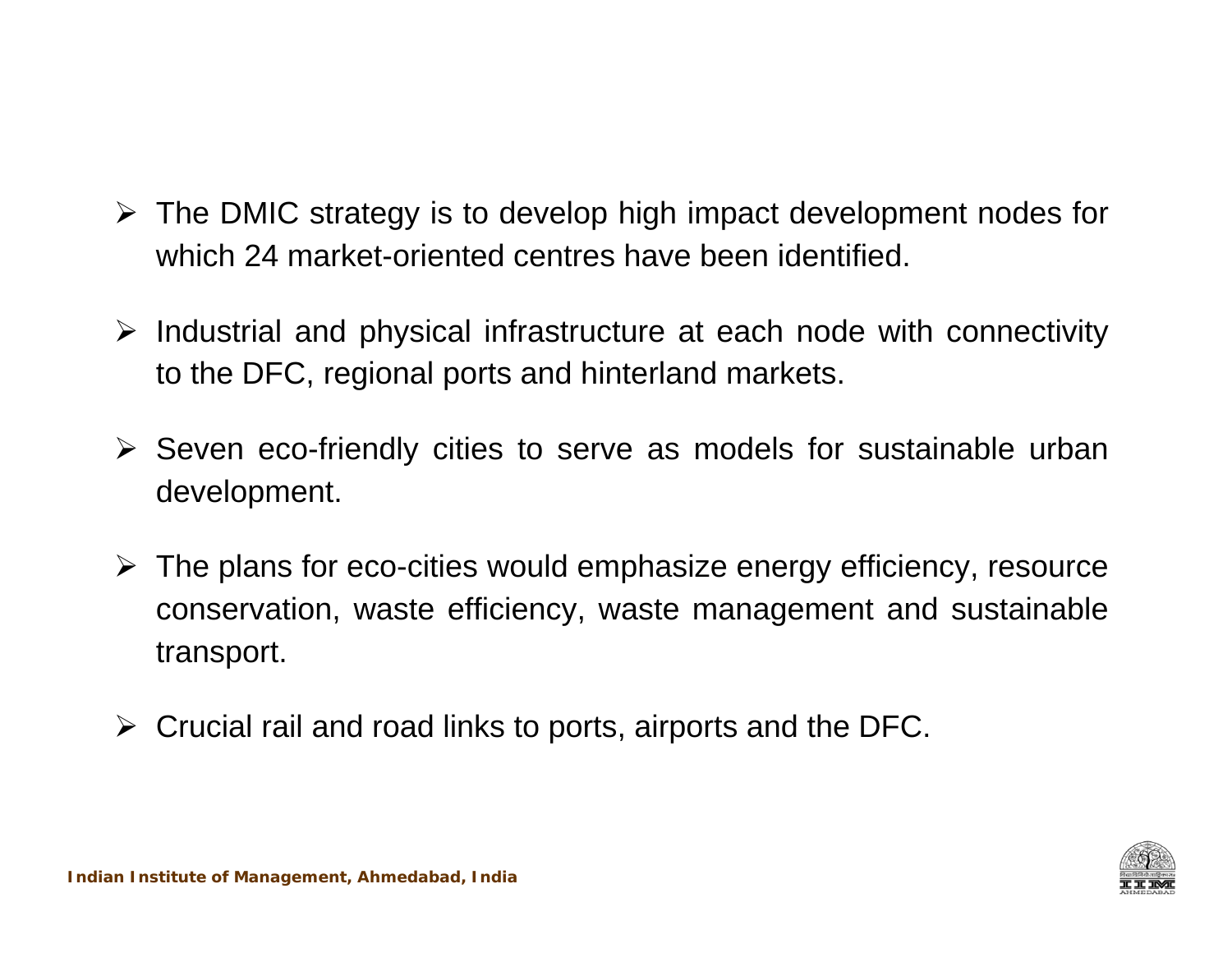### **DMIC - Planned Developmental Nodes**



- Twenty-four market oriented centers
- 13 nodes as Industrial Areas (IA) with <sup>a</sup> minimum area of 100 sq km
- • 11 nodes as Investment Regions (IR) with <sup>a</sup> minimum area of 200 sq km.
- 7 Self-sustaining, energy efficient and eco-friendly cities with well developed public transport system



**Indian Institute of Management, Ahmedabad, India**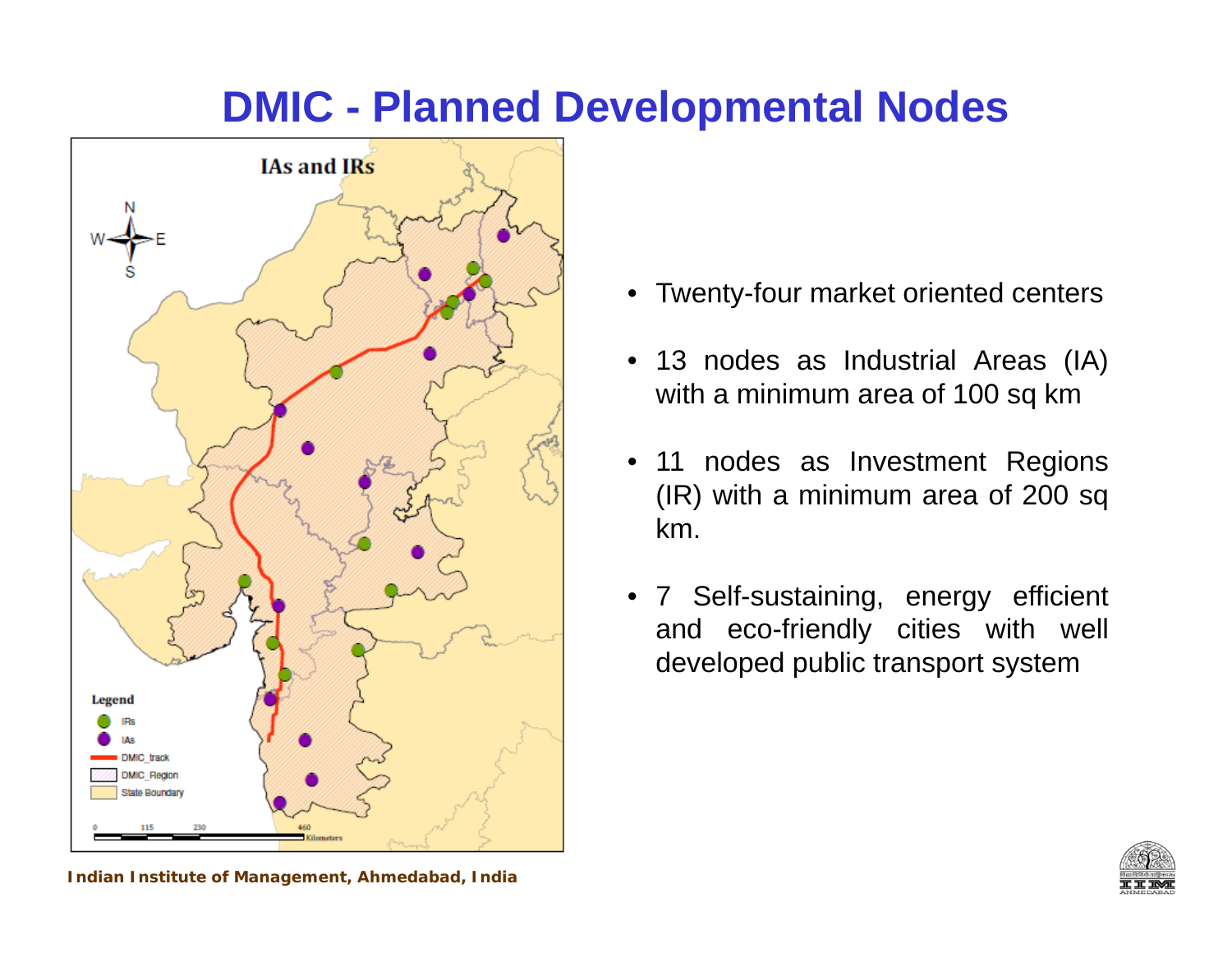## **Policy Recommendations**

- 1. The project has the potential to generate large CO $_2$  reductions with significant co-benefits. Ensure time bound completion.
- 2. Matching support infrastructures, such as freight terminals, special wagons, stack containers etc., should be adequately provided and become part of <sup>a</sup> comprehensive plan.
- 3. Concurrent implementation of the DMIC project would maximize secondary development benefits.
- 4. Accelerated implementation of the remaining five DFCs would yield maximum economic returns in the long-run.
- 5. Long-range planning to make the national freight transport system low-carbon and conducive to sustainable development.